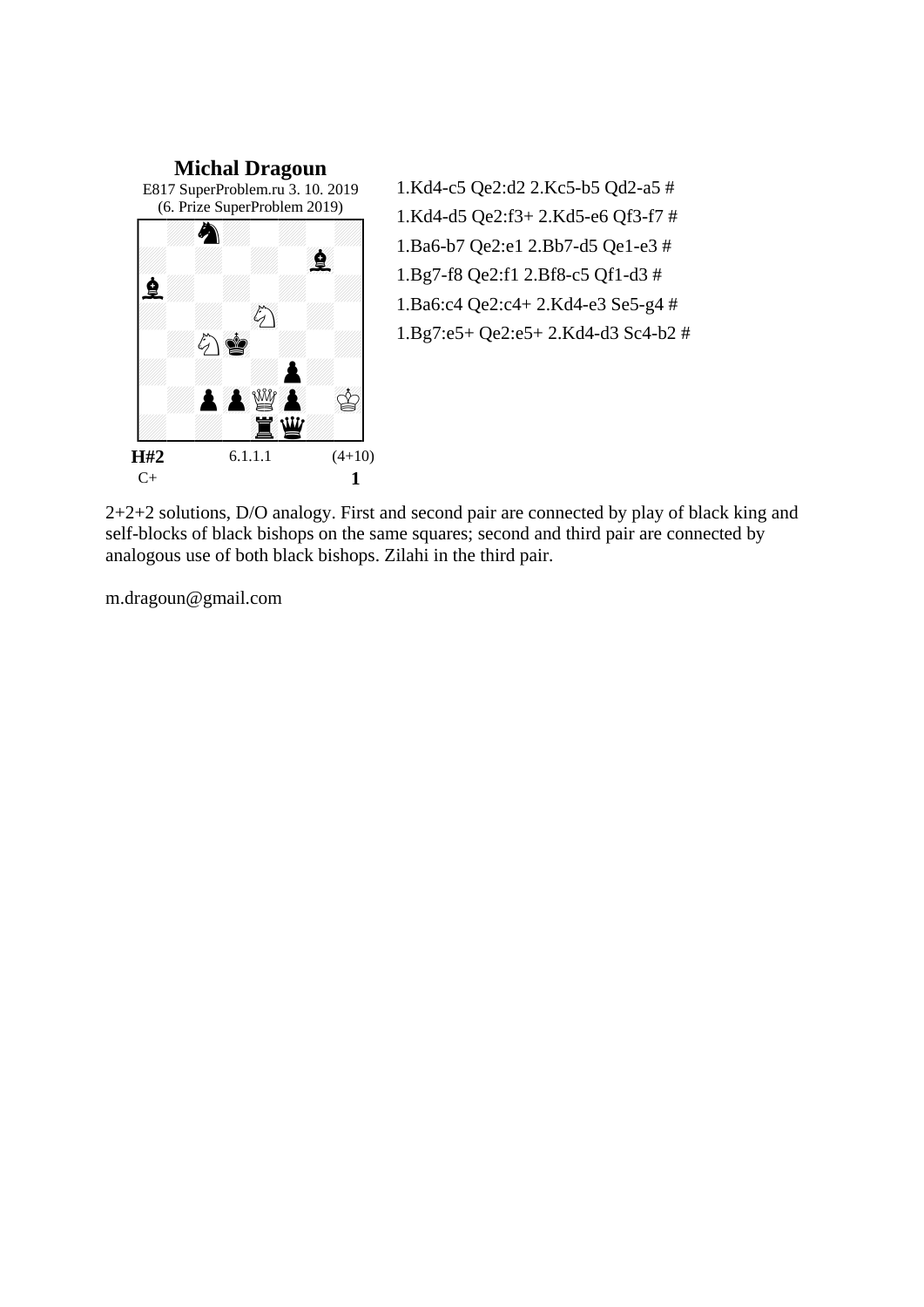

1.Qe1:g3 Qb8:d6+ 2.Kd4-e4 Sb1:d2 # 1.Qe1:b1 Qb8:b5 2.Kd4-c3 Sg3-e2 # 1.Rc8:c6 Qb8:a8 2.Rc6-c5 Qa8-e4 # 1.Ba8:c6 Qb8:c8 2.Bc6-d5 Qc8-c3 #

2+2 solutions, D/O analogy. In the first pair Zilahi, in the second annihilation of the white pawn with self-block and gate-opening for white queen. Play of the black king and white queen on the same squares.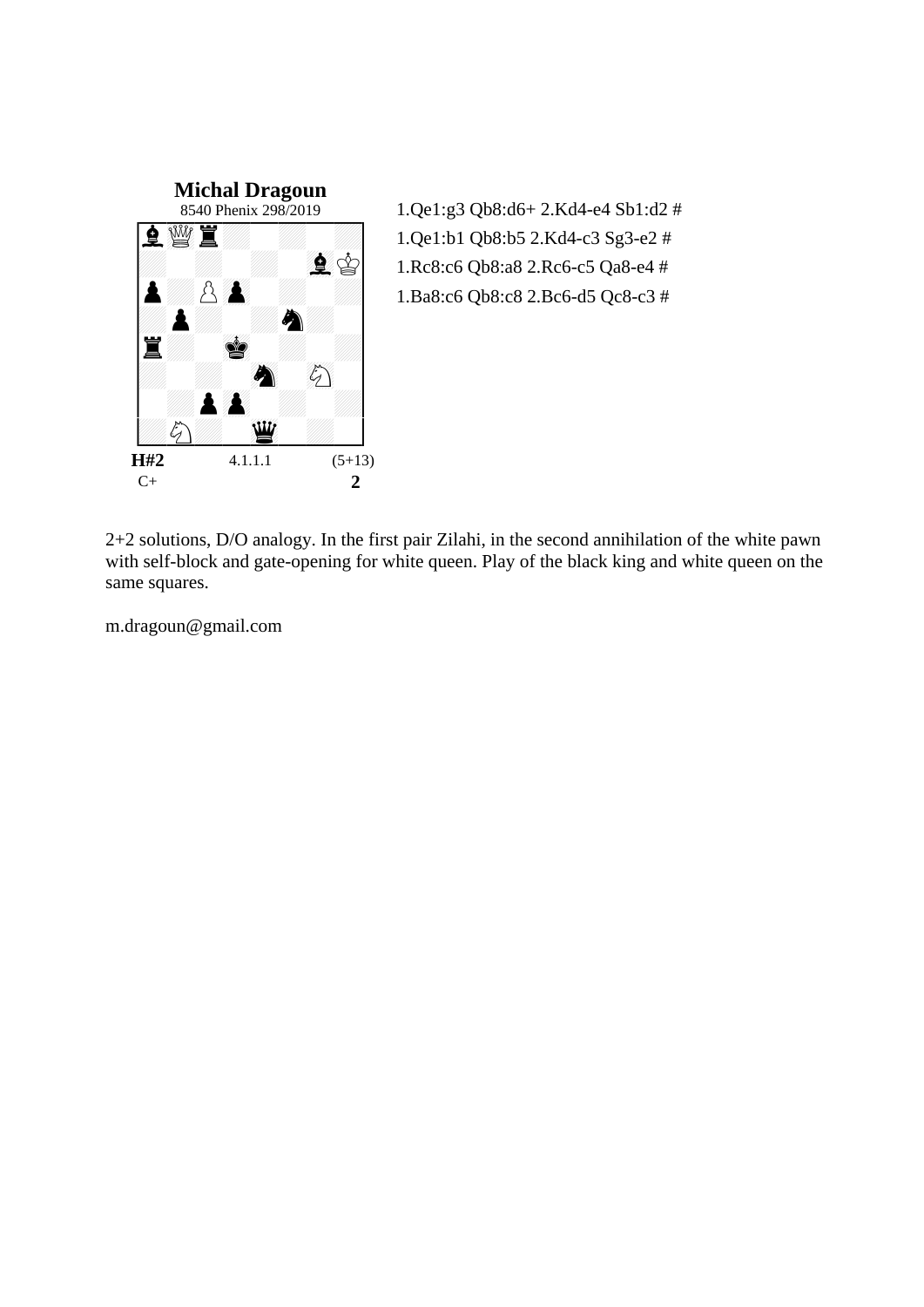## **Michal Dragoun** I. Prize Funny Snowflake TT C 7. 1. 2020 (section 1) ÏÏÏÏÏ\$ÏÏ'Ï %U WARDER A<br>Geboortes EQD<br>BAA **B**  $\blacktriangle$ 1 BAA<br>1 BAA  $\infty$  $\beta$

 $\begin{bmatrix} \mathcal{U} & \mathcal{U} & \mathcal{U} \end{bmatrix}$ **H#2** 4.1.1.1 (10+8) C+ **3** 

1.Qb7-e7 Ph2-h3 2.Qe7-g5 Pf2:e3 # (Pf2:g3?) 1.Se8-f6 Ph2-h4 2.Sf6-g4 Pf2:g3 # (Pf2:e3?) 1.Qb7:c6 Sf5-e7+ 2.Kf4-e4 Pf2-f3 # 1.Se8:d6 Sf5-d4+ 2.Kf4:e5 Pf2-f4 #

2+2 solutions unified by play of black queen and knight and Albino-mates. In the first pair selfblock and guard of g4 and g5 with antidual mates, in the second pair captures of white pieces with play of white battery and black king.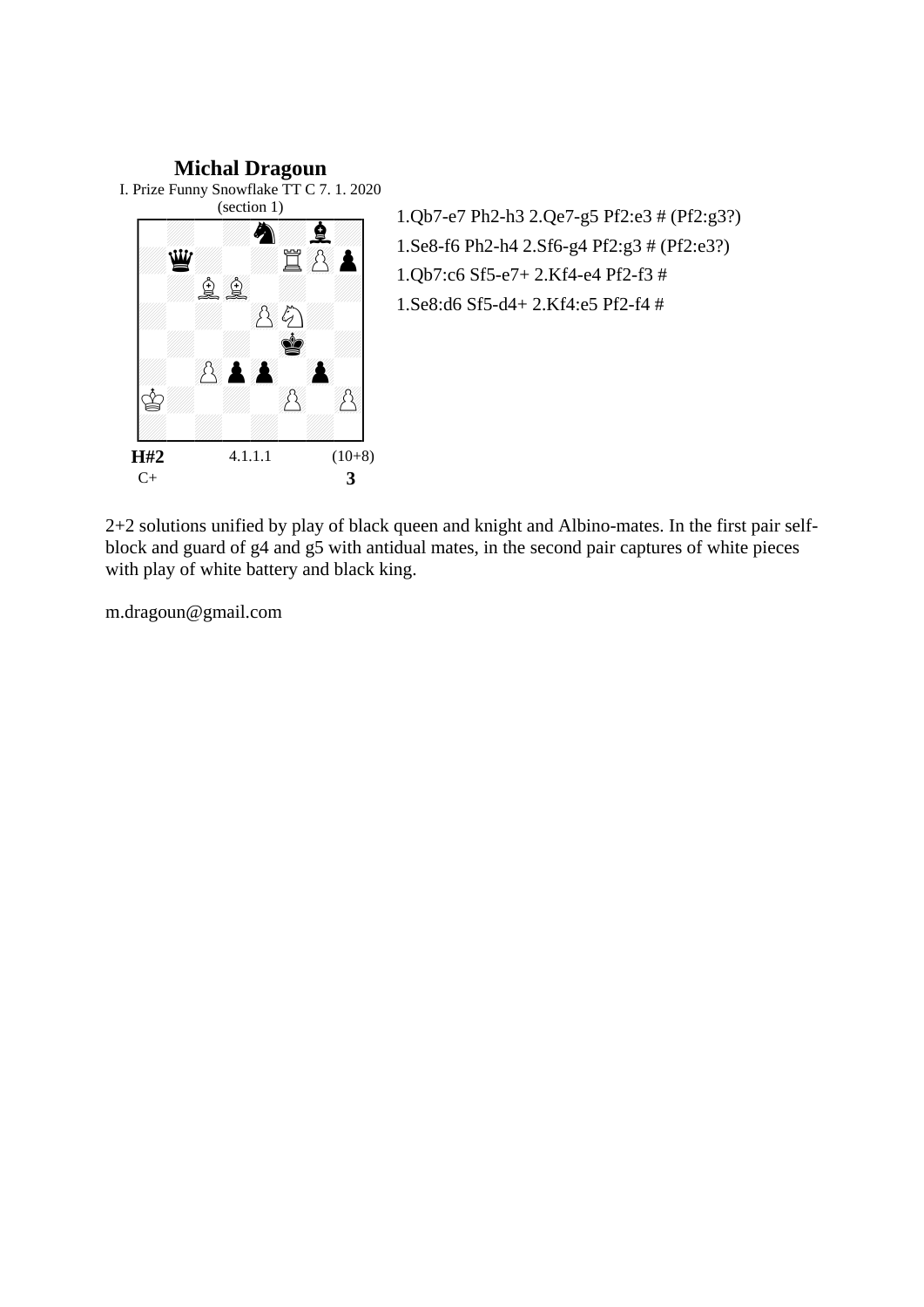

A) 1.Rf7:d7 (Be8:d7?) Qe2:d3+ 2.Kd4-e5 Sf6-g4 # B) 1.Be8:d7 (Rf7:d7?) Qe2:f3 2.Kd4:c5 Qf3-d5 # C) 1.Bg7:f6 (Rf7:f6?) Qe2:e3+ 2.Kd4:d5 Sd7-b6 # D) 1.Rf7:f6 (Bg7:f6?) Qh2-h5 2.Kd4-e4 Qh5-e5 #

**H#2** C+ **4**

Four times unguard of a square for black king, in A and C with Zilahi, in B and D with play of white queen. Twice reciprocal antidual in captures of white knights based on guard of a mating square.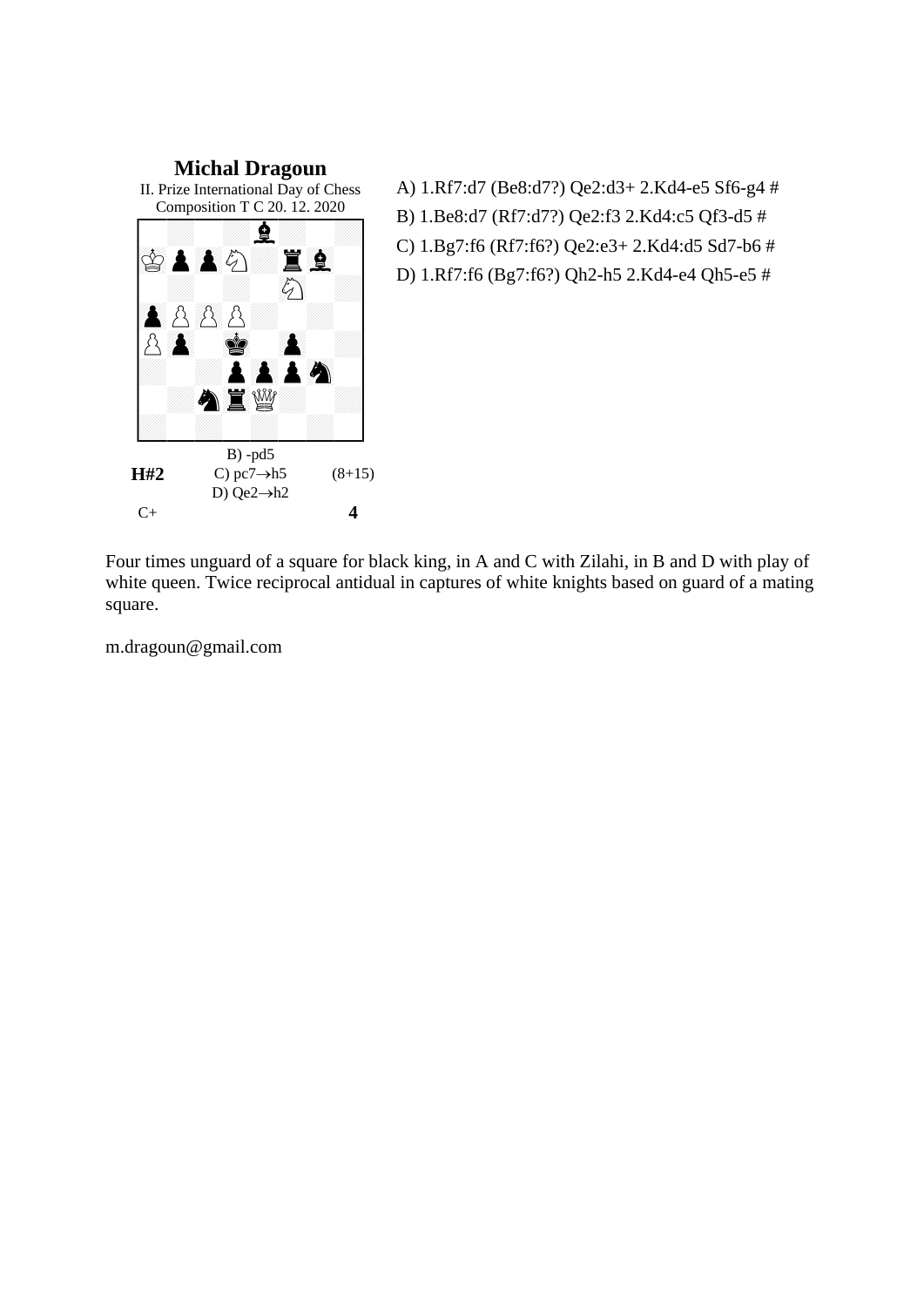

1.Qh4-e7 Sb7-d8 2.Ke5-f6 Rb2:b6 # 1.Qh4-c4 Sg3-f1 2.Ke5-d4 Rb2:d2 # 1.Rg8:g3 Rb2-b4+ 2.Ke5-f5 Sb7-d6 # 1.Ba8:b7 Rb2-b5+ 2.Ke5-d6 Sg3-f5 #

2+2 solutions unified by the play of white battery. In the first pair self-blocks by play of black queen over future black king's squares, in the second pair Zilahi and reciprocal exchange of squares where plays black king and mating knight.